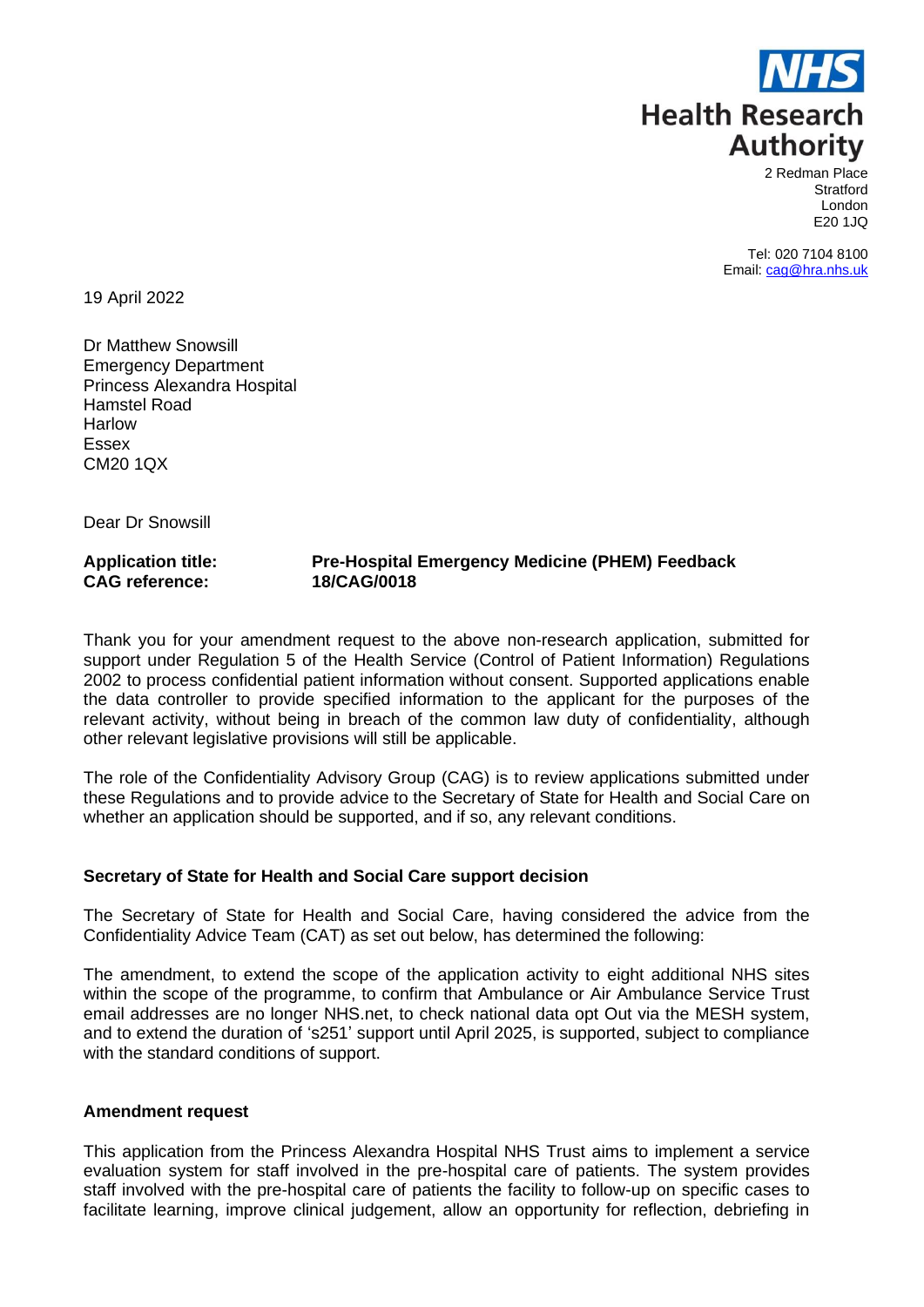particularly difficult or sensitive cases and facilitate improvement in the standard of care provided in the future.

This amendment sought support to include additional data processors in the form of the new sites listed below;

- 1) West Suffolk NHS Foundation Trust
- 2) James Paget University Hospitals NHS Foundation Trust
- 3) East and North Hertfordshire NHS
- 4) North Middlesex University Hospital NHS Trust
- 5) Norfolk and Norwich University Hospitals NHS Foundation Trust
- 6) Bedfordshire Hospitals NHS Foundation Trust
- 7) The Queen Elizabeth Hospital King's Lynn NHS Foundation Trust
- 8) Barking, Havering and Redbridge Hospitals NHS Trust

This amendment also sought support to confirm that Ambulance or Air Ambulance Service Trust email addresses are no longer NHS.net, however the flows of data remain the same and NHS Digital have confirmed that these remain security accredited domains.

This amendment also clarified that the applicant will use NHS numbers to check if a patient has opted out via the National Data Opt Out via the MESH system, and this procedure remains a standard expectation of all applications under 's251' support.

The amendment also sought support to extend the duration of 's251 support' by 2 years to April 2025. This is to account for time lost during the pandemic.

### **Confidentiality Advice Team advice**

The amendment requested was considered by the Confidentiality Advice Team, who raised no queries regarding this amendment.

#### **Confidentiality Advice Team conclusion**

In line with the considerations above, the CAT agreed that the minimum criteria under the Regulations appeared to have been met for this amendment, and therefore advised recommending support to the Secretary of State for Health and Social Care.

### **Specific conditions of support**

- 1. Confirmation provided from the IG Delivery Team at NHS Digital to the CAG that the relevant Data Security and Protection Toolkit (DSPT) submission(s) has achieved the 'Standards Met' threshold: **Confirmed:**
	- a. **Not checked due to the number of additional research sites to be included within the scope of support.**
	- b. **Support is recommended on the basis that the applicant ensures the required security standards are in place at each site prior to any processing of confidential patient information with support under the Regulations – see section below titled 'security assurance requirements' for further information.**
	- c. **Where NHS Digital confirms confirmed qualified assurance against the organisation's 2020/21 DSPT submission on the basis that the Trust has not met the 95% standard relating to staff security awareness training: the applicant must ensure that all staff involved in processing data under this section 251 support must have successfully completed local security awareness training before processing any data.**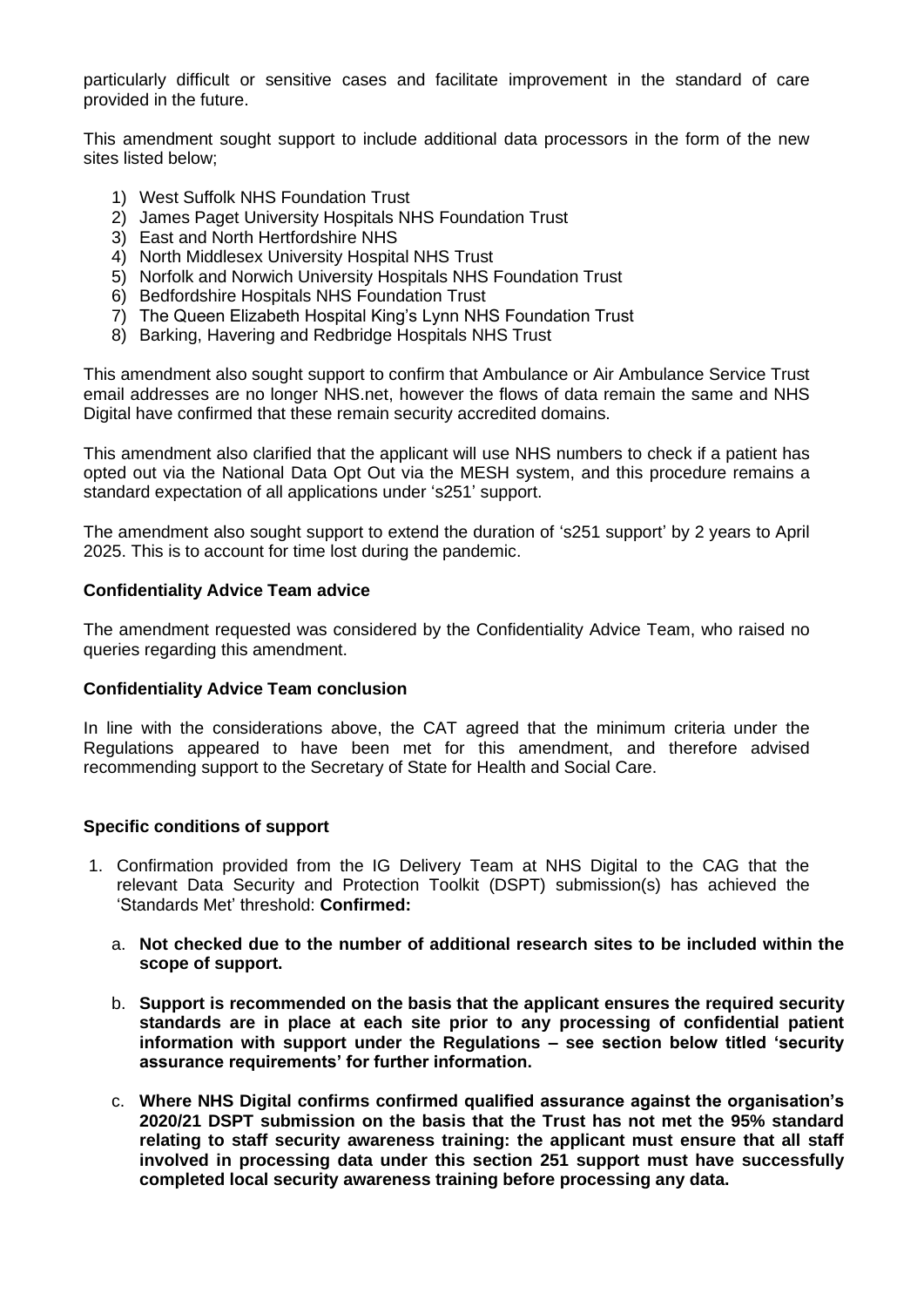### **Security assurance requirements**

It is the policy position of the Department of Health and Social Care (DHSC) in England that all approved applications seeking 'section 251 support' to process confidential patient information without consent must evidence satisfactory security assurances through completion and satisfactory review by NHS Digital of the relevant Data Security and Protection Toolkit (DSPT). All organisations that are processing confidential patient information under this support must have completed a DSPT submission, and NHS Digital must have reviewed the self-assessment.

There is an agreed bespoke process in place, specifically for applicants seeking 'section 251 support', where the IG Delivery Team at NHS Digital will review the relevant DPST submission and confirm to CAG that the submission meets the 'Standards Met' threshold. An organisational self-assessment does not provide sufficient evidence; the submission must be independently reviewed by NHS Digital.

To enable NHS Digital to confirm to CAG that the relevant DSPT submission has achieved 'Standards Met', applicants must ensure that the relevant organisations have competed a DSPT submission and submitted their self-assessment(s) through the usual process. At this stage, the applicant must email the Exeter Helpdesk via [exeter.helpdesk@nhs.net](mailto:exeter.helpdesk@nhs.net) and provide this CAG reference number, the organisational names and references that require review, and ask NHS Digital to review the DSPT submissions due to a CAG application. Once reviewed, NHS Digital will confirm to CAG by email that the submission has met the required level.

### **Reviewed documents**

| Document                   | Version | <i><b>IDate</b></i>  |
|----------------------------|---------|----------------------|
| CAG Amendment request form |         | <b>17 March 2022</b> |

Please do not hesitate to contact me if you have any queries following this letter. I would be grateful if you could quote the above reference number in all future correspondence.

Yours sincerely

Caroline Watchurst Confidentiality Advisor

On behalf of the Secretary of State for Health and Social Care

Email: [cag@hra.nhs.uk](mailto:cag@hra.nhs.uk)

Enclosures: Standard conditions of support